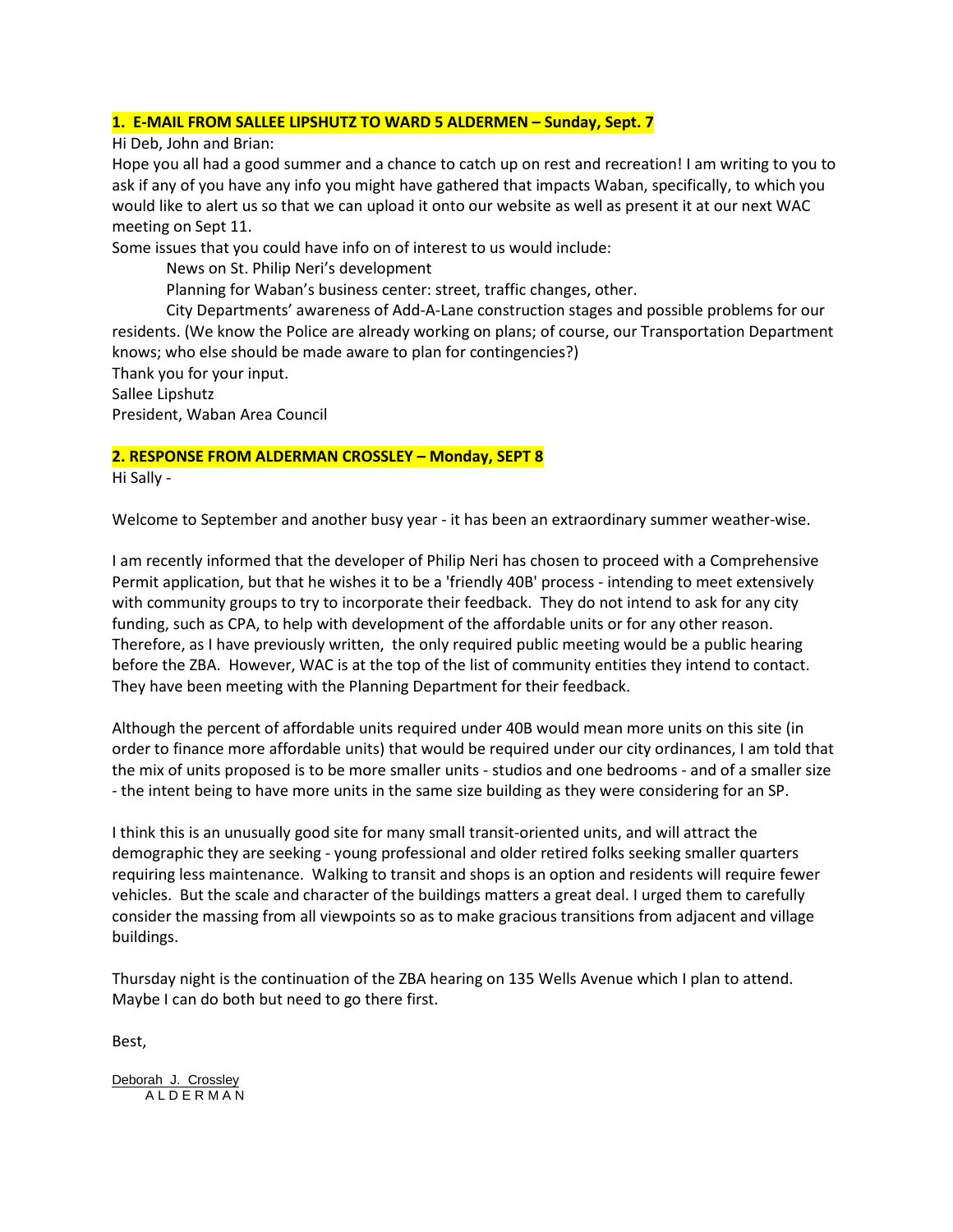#### [dcrossley@newtonma.gov](mailto:dcrossley@newtonma.gov) 617/ 775-1294 cell phone

When responding, please be advised that the Secretary of the Commonwealth has determined that email may be considered a public record.

### **3. E-MAIL FROM SALLEE LIPSHUTZ TO JAMES FREAS – MONDAY, SEPT. 8**

Dear James:

I e-mailed our three Ward 5 Aldermen Sunday asking about news specifically relevant to Waban and received an e-mail response from Alderman Deb Crossley Sunday afternoon detailing the Friendly 40B process that the developer of St. Philip Neri is choosing. (Copies of my inquiry and Alderman Crossley's response are attached above.)

We will be announcing this news as an update on St. Philip Neri at our next regularly scheduled Waban Area Council meeting this Thursday, September 11 at the Waban Library Center. We understand that the determination of the timeline for informing the neighborhood in a 40B development is ambiguous. However, we feel that the earlier in the process that the public is engaged, the more likely a project is to be successfully designed to meet the community's needs. Therefore, our Waban community is requesting a timeline going forward during which the various City commissions (e.g., Historic Preservation Commission) and advisory agencies will be considering the merits of this proposal. We would like our community to be able to provide its opinions on size, density and configuration of the developer's proposal at the earliest possible stage.

You are invited to speak to our Council about this item on September 11 in a short statement limited by the fact that we have an already scheduled full agenda for the evening. If you would prefer, we can call a special meeting of the Council the following week with this agenda item as our single focus for discussion. Please let me know your preference as soon as possible.

Sallee Lipshutz President, Waban Area Council

### **4. RESPONSE FROM JAMES FREAS TO SALLEE LIPSHUTZ – MONDAY, SEPT 8** Sallee,

Planning staff did have one meeting with the developer on this project, simply an introduction as we have yet to see much in the way of plans. One small correction, this project will not be a "friendly" 40B in the technical sense allowed under the law, at least from what we have heard from the developer thus far. They are doing a regular 40B but have indicated a willingness to meet with the community and seek input.

It is certainly true that earlier is better. At this point though, we have no timeline. As this is not a technical friendly 40B, community engagement is at the developer's discretion.

The 40B process places all local land use decisions into the hands of the ZBA. So the process generally is the site eligibility request followed by the ZBA public hearing. There will likely not be a series of meetings with advisory groups as there might be if this were a friendly – unless the developer opts to meet with such groups on their own.